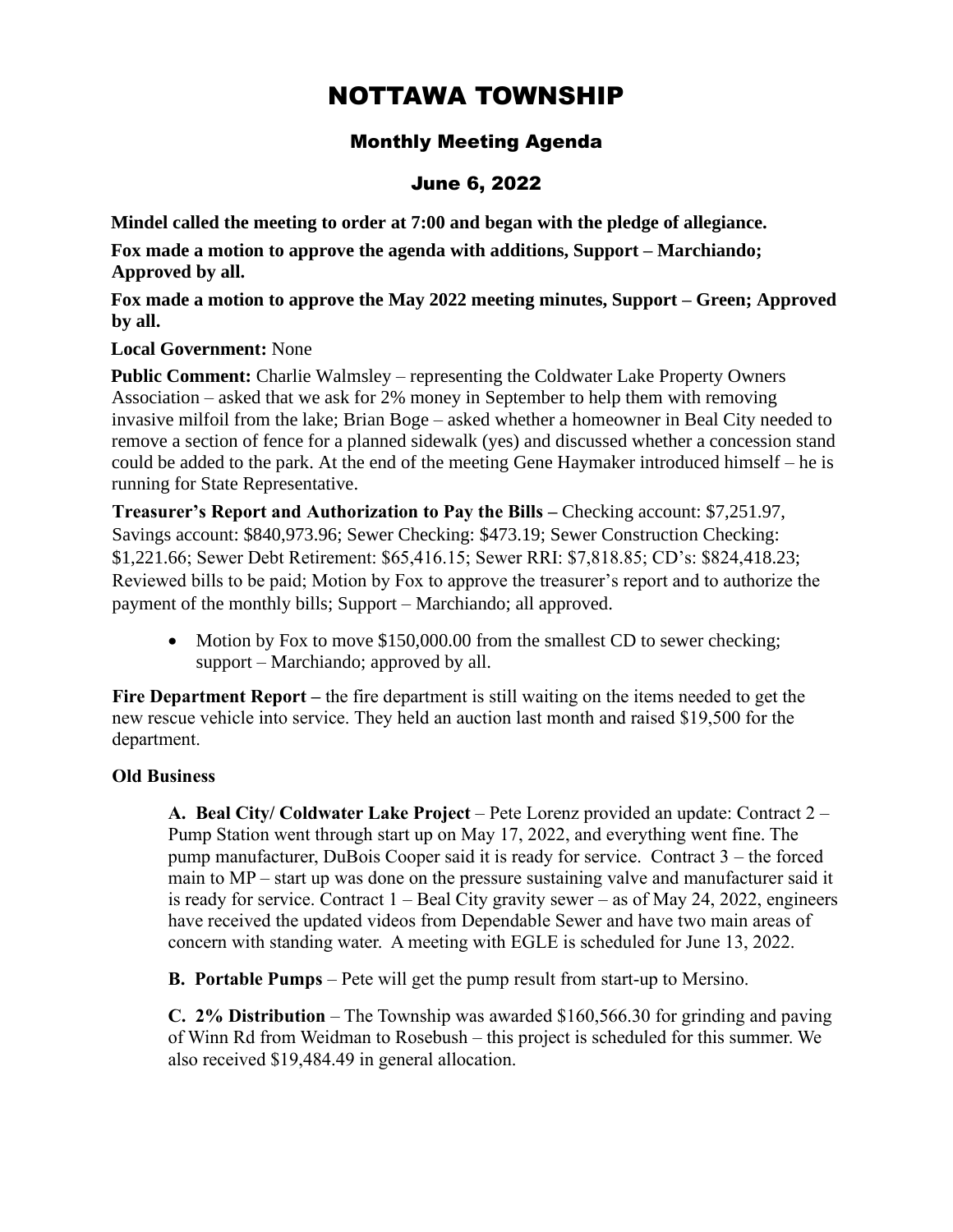**D. Township New Phone Number** – The Township has its own phone number now. It is (989) 644-1000 – each board member has their own extension, as well as the DPW (Department of Public Works – Sewer System).

## **11. New Business**

**A. June Pay Estimates –** following approval of the certificate of substantial completion and approval of the change order, Fox made a motion to approve pay estimate 5 on Contract 2 and the Form 440 invoices; Support – Green; approved by all.

## **B. Contract 2**

- **(1) Substantial Completion** Motion to approve the Certificate of Substantial Completion for Contract 2 and authorize the Supervisor to sign made by Marchiando; Support – Fox; approved by all.
- **(2) Change Order** Motion to approve Change Order 7 for Contract 2 made by Fox; Support – Marchiando; approved by all.

**C. Approval of insurance 2022/2023 –** Motion to approve the 2022/2023 insurance premium as is made by Fox; Support – Marchiando; approved by all.

**D. Approval of Road Commission contracts for Winn Rd. and Woodruff Rd.** – Motion to approve both road contracts made by Green; Support – Fox; approved by all.

**E. Request to raise pay for park maintenance** – Motion to raise trash removal pay to \$35 per time, as needed. Support – Green; approved by all.

**CLOSED SESSION –** Mindel moved that we enter closed session to review attorney/client privileged written communications, support – Fox, roll call taken 5 yes, 0 no. Entered closed session at 8:25 p.m. Closed session ended at 8:51 p.m.

**OPEN SESSION** – resumed at 8:51 p.m.

## **F. Contract 1**

**(1) Meeting with EGLE (Extension of time, status update)** Scheduled for June 13, 2022.

**(2) Waste Management Invoices** – Motion for Pete Lorenz to send an email to Rothenberger stating that the Township will pay this invoice directly to Waste Management unless they object made by Fox; Support – Marchiando; approved by all.